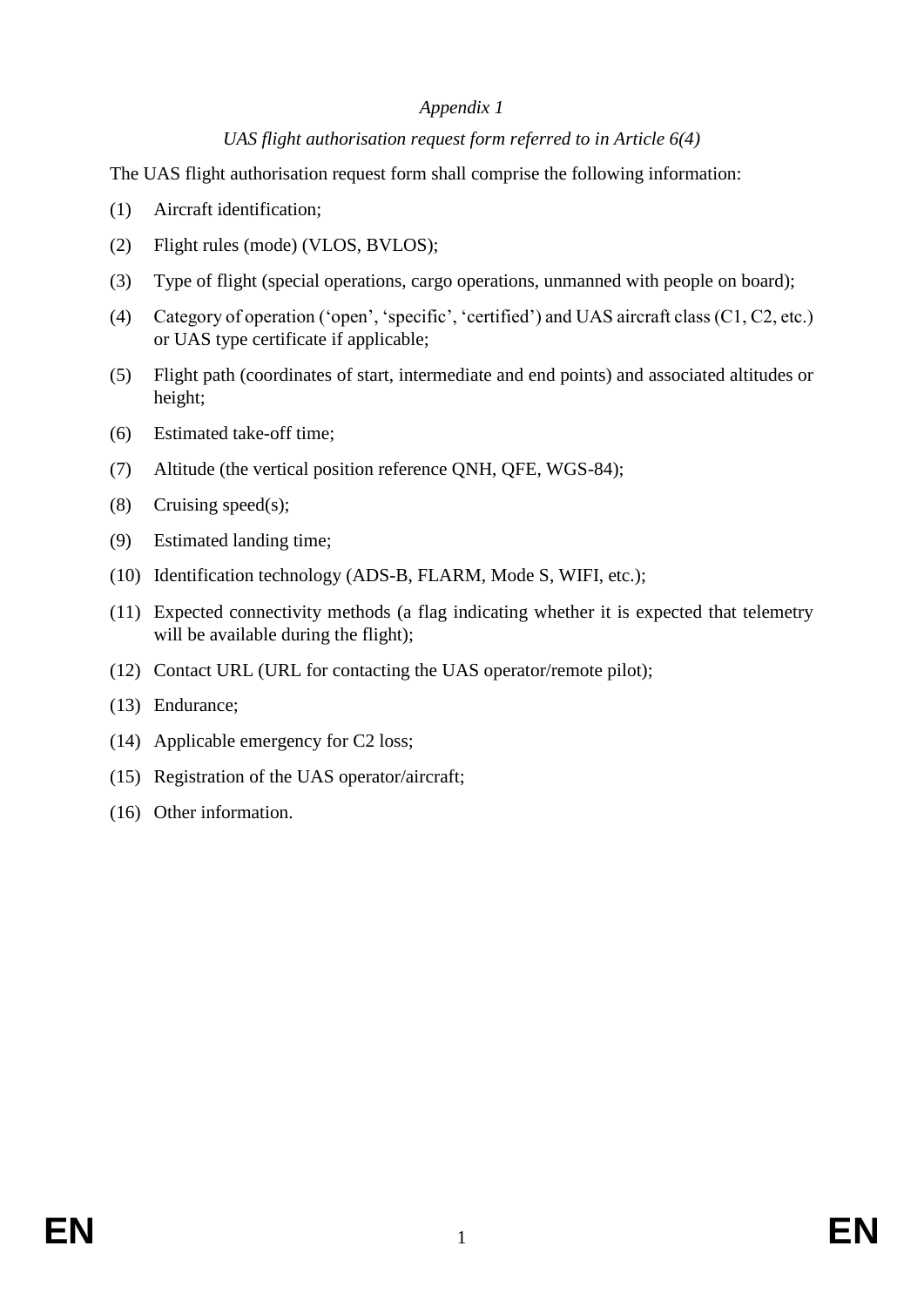## *Appendix 2*

## *Certificate for U-space service provider referred to in Article 17 (2)*

# **CERTIFICATE FOR U-SPACE SERVICE PROVIDER**

## [CERTIFICATE NUMBER/ISSUE No]

Pursuant to Regulation (EU) …/… (and to Regulation (EU) …/...) and subject to the conditions specified below, the [competent authority] hereby certifies

# [NAME OF THE U-SPACE SERVICE PROVIDER]

# [ADDRESS OF THE U-SPACE SERVICE PROVIDER]

as a U-space service provider with the privileges, as listed in the attached service provision conditions.

CONDITIONS:

This certificate is limited to the conditions and the scope of providing services as listed in the attached service provision conditions.

This certificate is valid whilst the certified U-space service provider remains in compliance with Regulation (EU) …/… and the other applicable regulations and, when relevant, with the procedures in the U-space service provider's documentation as required by Regulation (EU) …/…, Part-….

Subject to compliance with the foregoing conditions, this certificate shall remain valid unless it has been surrendered, limited, suspended or revoked.

Date of issue:

Signed:

[Competent authority]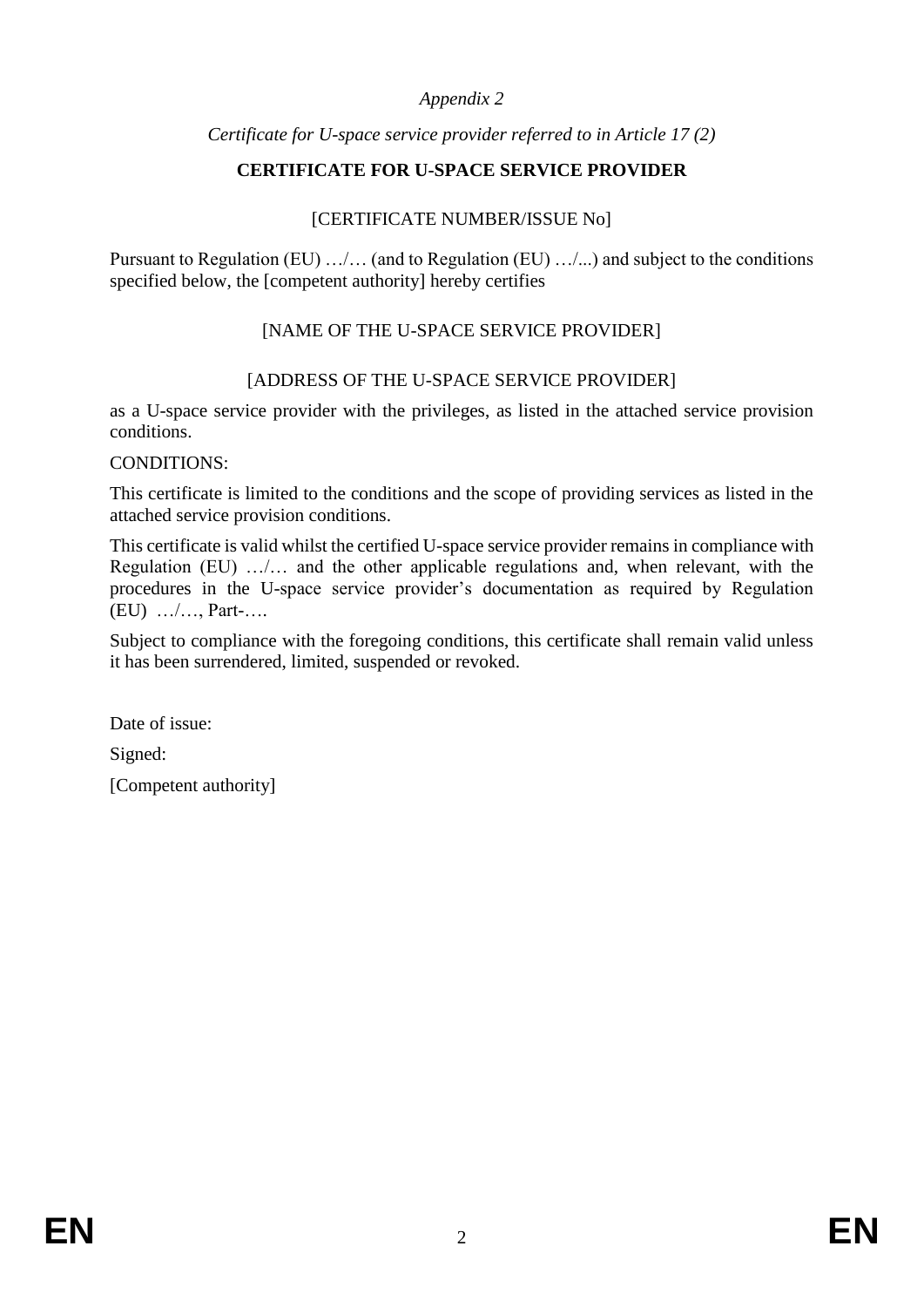# **U-SPACE SERVICE PROVISION CONDITIONS**

has obtained the privileges to provide the following scope of U-space services:

| (Delete lines as appropriate) |  |
|-------------------------------|--|
|-------------------------------|--|

| <b>Services</b>         | <b>Type of service</b>                    | <b>Conditions</b> | Limitations* |
|-------------------------|-------------------------------------------|-------------------|--------------|
| <b>U-space services</b> | Geo-awareness                             |                   |              |
|                         | E-identification                          |                   |              |
|                         | Traffic information service               |                   |              |
|                         | Flight authorisation                      |                   |              |
|                         | Tracking service                          |                   |              |
|                         | Weather service                           |                   |              |
|                         | Conformance monitoring<br>service         |                   |              |
|                         | Other (as defined by the<br>Member State) |                   |              |